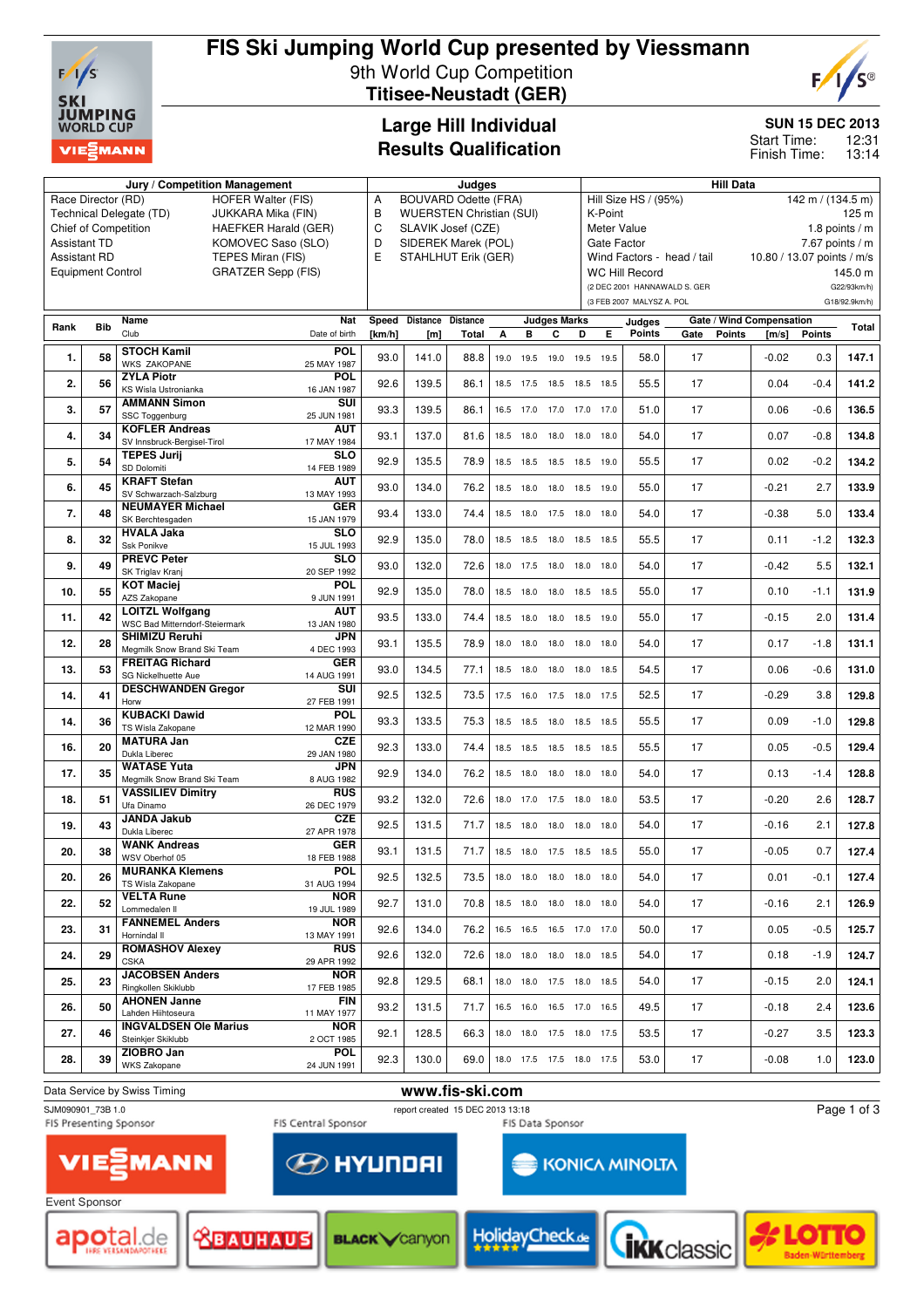

**<sup>60</sup> KRANJEC Robert** SK Triglav Kranj

# **FIS Ski Jumping World Cup presented by Viessmann** 9th World Cup Competition **Titisee-Neustadt (GER)**



### **Large Hill Individual Results Qualification**

#### **SUN 15 DEC 2013**

12:31 13:14 Start Time: Finish Time:

|      |                      | Name                                                   | Nat                       | Speed      | Distance Distance |       | <b>Judges Marks</b> |                |                          |      |      | Judges |      |               | Gate / Wind Compensation |        |       |
|------|----------------------|--------------------------------------------------------|---------------------------|------------|-------------------|-------|---------------------|----------------|--------------------------|------|------|--------|------|---------------|--------------------------|--------|-------|
| Rank | <b>Bib</b>           | Club                                                   | Date of birth             | [ $km/h$ ] | [m]               | Total | A                   | в              | C                        | D    | Е    | Points | Gate | <b>Points</b> | [m/s]                    | Points | Total |
| 29.  | 18                   | <b>BOYD-CLOWES Mackenzie</b><br>Altius Nordic Ski Club | CAN<br>13 JUL 1991        | 92.5       | 129.5             | 68.1  |                     |                | 18.0 18.0 18.0 18.0      |      | 18.0 | 54.0   | 17   |               | 0.03                     | $-0.3$ | 121.8 |
| 29.  |                      | <b>DELLASEGA Roberto</b><br>G.S. FIAMME GIALLE         | IΤA<br>15 JUN 1990        | 93.0       | 128.5             | 66.3  |                     |                | 17.0 17.0 17.5 17.5 17.5 |      |      | 52.0   | 17   |               | $-0.27$                  | 3.5    | 121.8 |
| 31.  | 12                   | <b>JUSTIN Rok</b>                                      | <b>SLO</b>                | 92.9       | 129.0             | 67.2  | 18.0                |                | 17.5 17.5 18.0           |      | 18.0 | 53.5   | 17   |               | $-0.06$                  | 0.8    | 121.5 |
| 32.  | q                    | SSD Stol Zirovnica<br><b>HLAVA Lukas</b>               | 6 APR 1993<br><b>CZE</b>  | 93.0       | 128.0             | 65.4  | 17.5                | 17.5 17.5      |                          | 18.0 | 18.0 | 53.0   | 17   |               | $-0.16$                  | 2.1    | 120.5 |
|      |                      | Dukla Liberec<br><b>DESCOMBES SEVOIE Vincent</b>       | 10 SEP 1984<br><b>FRA</b> |            |                   |       |                     |                |                          |      |      |        |      |               |                          |        |       |
| 33.  | 30                   | Club des sports Chamonix<br><b>FETTNER Manuel</b>      | 9 JAN 1984<br>AUT         | 92.7       | 129.0             | 67.2  |                     |                | 17.5 17.0 17.5 17.5      |      | 17.5 | 52.5   | 17   |               | $-0.04$                  | 0.5    | 120.2 |
| 34.  | 44                   | SV Innsbruck-Bergisel-Tirol                            | 17 JUN 1985               | 92.7       | 128.0             | 65.4  |                     |                | 18.0 17.5 17.0 17.5 17.5 |      |      | 52.5   | 17   |               | $-0.14$                  | 1.8    | 119.7 |
| 34.  | 24                   | <b>HAJEK Antonin</b><br>Dukla Liberec                  | <b>CZE</b><br>12 FEB 1987 | 92.7       | 128.0             | 65.4  |                     |                | 17.5 17.5 18.0 18.0 17.5 |      |      | 53.0   | 17   |               | $-0.10$                  | 1.3    | 119.7 |
| 36.  | 47                   | <b>GEIGER Karl</b><br><b>SC Oberstdorf</b>             | <b>GER</b><br>11 FEB 1993 | 93.1       | 127.0             | 63.6  |                     |                | 17.5 17.0 17.5 17.5 17.5 |      |      | 52.5   | 17   |               | $-0.24$                  | 3.1    | 119.2 |
| 37.  | 15                   | <b>PUNGERTAR Matjaz</b><br><b>SSK Menges</b>           | <b>SLO</b><br>14 AUG 1990 | 92.8       | 129.0             | 67.2  |                     | 17.0 17.0 17.0 |                          | 18.0 | 18.0 | 52.0   | 17   |               | 0.12                     | $-1.3$ | 117.9 |
| 38.  | 27                   | <b>KORNILOV Denis</b><br>Sdushor N. Novgorod Dinamo    | <b>RUS</b><br>17 AUG 1986 | 92.5       | 127.0             | 63.6  |                     |                | 17.5 17.5 17.5 17.5 17.5 |      |      | 52.5   | 17   |               | $-0.04$                  | 0.5    | 116.6 |
| 39.  |                      | <b>ASIKAINEN Lauri</b>                                 | <b>FIN</b>                | 92.7       | 126.0             | 61.8  |                     |                | 17.0 17.0 17.0 17.5 17.5 |      |      | 51.5   | 17   |               | $-0.23$                  | 3.0    | 116.3 |
| 40.  | 22                   | Kuusamon Erae-Veikot<br><b>NAGLIC Tomaz</b>            | 28 MAY 1989<br><b>SLO</b> | 92.5       | 126.0             | 61.8  |                     |                | 17.0 17.0 17.5 17.5 17.5 |      |      | 52.0   | 17   |               | $-0.18$                  | 2.4    | 116.2 |
|      |                      | SSK Alpina Ziri                                        | 18 JUL 1989               |            |                   |       |                     |                |                          |      |      |        |      |               |                          |        |       |
|      | <b>Not Qualified</b> |                                                        |                           |            |                   |       |                     |                |                          |      |      |        |      |               |                          |        |       |
| 41.  | 14                   | <b>COLLOREDO Sebastian</b><br>G.S. Fiamme Gialle       | <b>ITA</b><br>9 SEP 1987  | 92.1       | 126.5             | 62.7  |                     |                | 17.5 17.5 17.0 17.5 17.5 |      |      | 52.5   | 17   |               | $-0.04$                  | 0.5    | 115.7 |
| 42.  | 13                   | <b>MIETUS Krzysztof</b><br><b>AZS ZAKOPANE</b>         | POL<br>8 MAR 1991         | 92.5       | 125.5             | 60.9  |                     |                | 17.5 17.5 17.5 17.5 17.5 |      |      | 52.5   | 17   |               | $-0.10$                  | 1.3    | 114.7 |
| 43.  |                      | <b>HAZETDINOV Ilmir</b><br><b>CSKA</b>                 | <b>RUS</b><br>28 OCT 1991 | 92.6       | 126.5             | 62.7  |                     |                | 17.0 17.0 17.0 17.5 16.5 |      |      | 51.0   | 17   |               | 0.05                     | $-0.5$ | 113.2 |
| 44.  | 3                    | <b>SEDLAK Borek</b><br>Dukla Liberec                   | <b>CZE</b><br>15 JUN 1981 | 92.5       | 123.5             | 57.3  |                     |                | 17.0 17.5 17.5 17.0      |      | 17.5 | 52.0   | 17   |               | $-0.28$                  | 3.7    | 113.0 |
| 45.  | 17                   | <b>CIKL Martin</b><br>Dukla Liberec                    | <b>CZE</b>                | 92.6       | 125.5             | 60.9  |                     |                | 17.5 17.5 17.5 17.5 17.5 |      |      | 52.5   | 17   |               | 0.05                     | $-0.5$ | 112.9 |
| 46.  | 33                   | <b>JOHANSSON Robert</b>                                | 17 AUG 1987<br><b>NOR</b> | 93.0       | 126.0             | 61.8  |                     |                | 18.0 17.0 17.5 17.0 17.0 |      |      | 51.5   | 17   |               | 0.16                     | $-1.7$ | 111.6 |
| 47.  | 25                   | Soere Aal IL<br><b>FAIRALL Nicholas</b>                | 23 MAR 1990<br>USA        | 92.5       | 124.5             | 59.1  |                     |                | 17.0 17.0 17.5 17.5 17.0 |      |      | 51.5   | 17   |               | $-0.05$                  | 0.7    | 111.3 |
|      |                      | Andover Outing Club<br><b>MUOTKA OIII</b>              | 6 JUL 1989<br><b>FIN</b>  |            |                   |       |                     |                |                          |      |      |        |      |               |                          |        |       |
| 48.  | 40                   | Lahti Ski Club                                         | 14 JUL 1988               | 93.0       | 125.0             | 60.0  | 17.0                | 15.5 16.0      |                          | 17.0 | 16.0 | 49.0   | 17   |               | $-0.10$                  | 1.3    | 110.3 |
| 49.  | 7                    | <b>GRIGOLI Marco</b><br>Alpina St. Moritz              | <b>SUI</b><br>27 APR 1991 | 92.8       | 121.0             | 52.8  |                     |                | 17.0 17.0 17.0 17.0 17.5 |      |      | 51.0   | 17   |               | $-0.31$                  | 4.1    | 107.9 |
| 50.  | 19                   | <b>LAMY CHAPPUIS Ronan</b><br>Bois D'amont             | FRA<br>10 SEP 1993        | 92.5       | 122.5             | 55.5  |                     |                | 17.0 17.0 17.0 17.5 17.5 |      |      | 51.5   | 17   |               | 0.04                     | $-0.4$ | 106.6 |
| 51.  |                      | KIM Hyun-Ki<br>High1 Resort                            | <b>KOR</b><br>9 FEB 1983  | 93.1       | 118.0             | 47.4  | 17.0                |                | 17.0 16.5 17.0 17.0      |      |      | 51.0   | 17   |               | $-0.26$                  | 3.4    | 101.8 |
| 52.  | 16                   | <b>CHOI Seou</b><br>High1 Resort                       | KOR<br>3 DEC 1982         | 92.2       | 119.5             | 50.1  |                     |                | 17.0 17.0 16.5 17.0 17.5 |      |      | 51.0   | 17   |               | 0.18                     | $-1.9$ | 99.2  |
| 53.  | 11                   | <b>MABBOUX Alexandre</b><br>Le Grand Bornand           | <b>FRA</b>                | 92.5       | 115.5             | 42.9  |                     |                | 16.0 16.0 16.5 16.5 16.0 |      |      | 48.5   | 17   |               | $-0.20$                  | 2.6    | 94.0  |
| 54.  | 10                   | <b>ZHAPAROV Marat</b>                                  | 19 SEP 1991<br><b>KAZ</b> | 92.1       | 113.5             | 39.3  |                     |                | 16.5 16.0 16.0 16.0 16.0 |      |      | 48.0   | 17   |               | $-0.24$                  | 3.1    | 90.4  |
| 55.  | 21                   | Almaty Skiclub<br><b>PCHELINTSEV Alexey</b>            | 25 AUG 1985<br>KAZ        | 92.6       | 114.0             | 40.2  |                     |                | 16.0 16.5 16.0 16.0 16.5 |      |      | 48.5   | 17   |               | $-0.09$                  | 1.2    | 89.9  |
| 56.  | $\overline{2}$       | Almaty<br><b>ALEXANDER Nicholas</b>                    | 18 APR 1991<br><b>USA</b> | 92.6       | 112.5             | 37.5  |                     |                | 16.0 16.0 16.5 16.5 16.5 |      |      | 49.0   | 17   |               | $-0.16$                  | 2.1    | 88.6  |
|      |                      | Lebanon Outing Club                                    | 24 AUG 1988               |            |                   |       |                     |                |                          |      |      |        |      |               |                          |        |       |
|      | Prequalified         |                                                        |                           |            |                   |       |                     |                |                          |      |      |        |      |               |                          |        |       |
|      |                      | <b>ITO Daiki</b>                                       | <b>JPN</b>                |            |                   |       |                     |                |                          |      |      |        |      |               |                          |        |       |
|      | 59                   | Megmilk Snow Brand Ski Team                            | 27 DEC 1985               | 93.3       | 139.5             | 86.1  |                     |                |                          |      |      |        | 17   |               | 0.21                     | $-2.3$ |       |

Data Service by Swiss Timing<br> **WWW.fis-ski.com**<br>
WWW.fis-ski.com<br>
www.fis-ski.com<br>
www.fis-ski.com SJM090901\_73B 1.0 report created 15 DEC 2013 13:18 Page 2 of 3FIS Central Sponsor FIS Data Sponsor MANN **VIE EXPLAY UP OF STREET** KONICA MINOLTA Event Sponsor HolidayCheck. **<u> <u> </u> SEAUHAUS**</u> apotal.de *ikk*classic **BLACK Canyon** 

16 JUL 1981 93.2 140.5 87.9 10 17 17 0.17 -1.8

**SLO**<br>16 JUL 1981